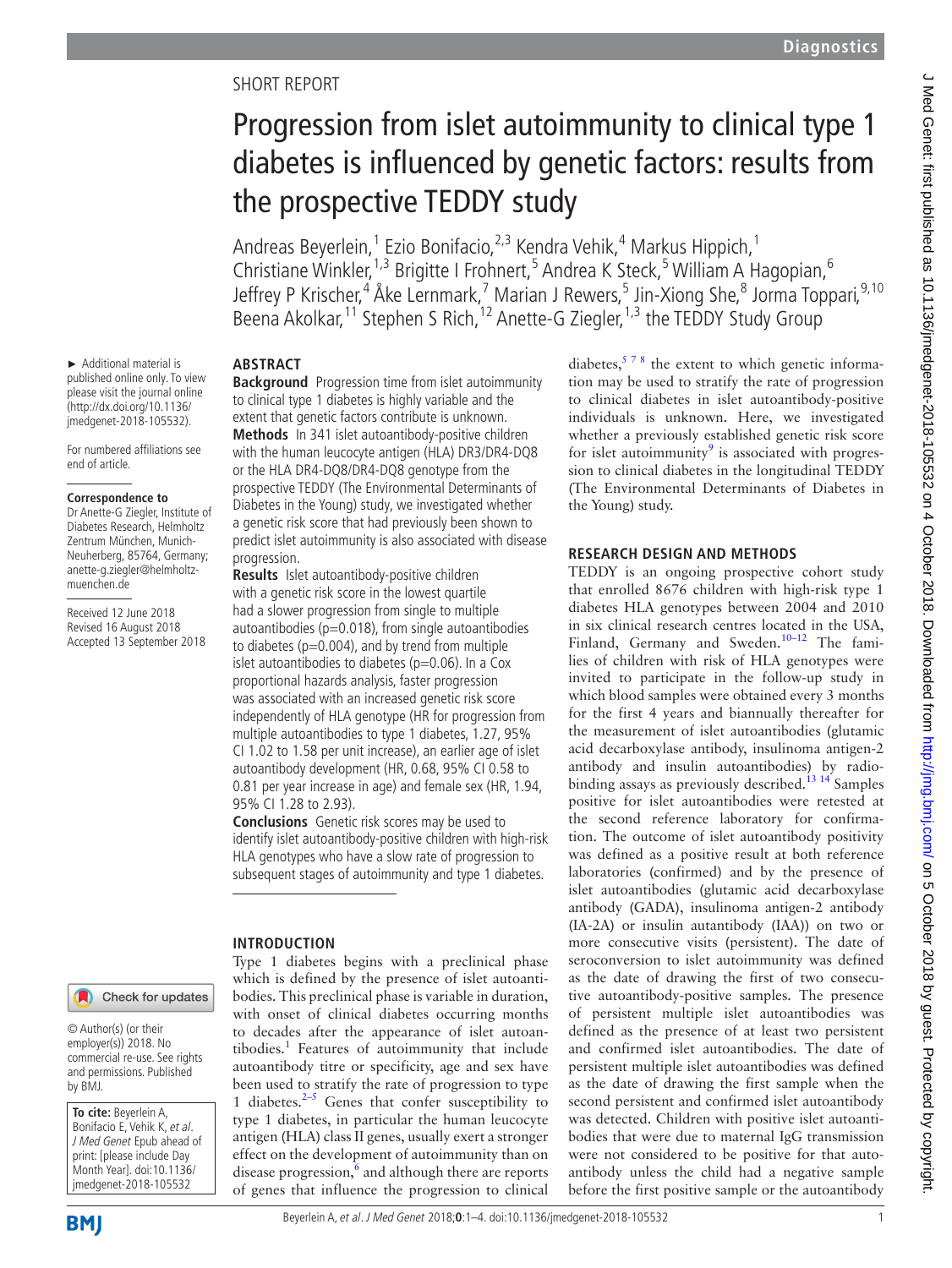persisted beyond 18 months of age.<sup>13</sup> Type 1 diabetes was diagnosed according to the American Diabetes Association criteria, using standardised case report forms for diabetes symptoms, height and weight at diagnosis, and laboratory values such as ketones in urine and blood.

SNPs were genotyped using the Illumina ImmunoChip.<sup>[16](#page-3-4)</sup> We previously used ImmunoChip data of 4543 TEDDY participants without a family history of type 1 diabetes and with the HLA DR3/DR4-DQ8 or the HLA DR4-DQ8/DR4-DQ8 genotype to develop a genetic risk score to predict islet autoimmunity development from birth.<sup>9</sup> The genetic score of each individual was derived from weighted values given to the HLA DR3/DR4-DQ8 or DR4-DQ8/DR4-DQ8 genotype plus a weighted value assigned to each susceptible allele of HLA class I and non-HLA SNPs (online [supplementary table 1](https://dx.doi.org/10.1136/jmedgenet-2018-105532)) and was applied also in this analysis. Written informed consent was obtained for all study participants from a parent or primary caretaker for genetic screening and to participate in the prospective follow-up.

Here, we analysed the data of all 341 children who had developed islet autoantibodies during follow-up and for whom the genetic risk score could be determined. We calculated the Kaplan-Meier curves for progression from (1) any autoantibodies to multiple autoantibodies, (2) any autoantibodies to type 1 diabetes onset and (3) multiple autoantibodies to type 1 diabetes onset in children stratified by quartiles of the genetic risk score (lower quartile: <13.47; upper quartile: >14.88; the two middle quartiles were combined into one group, ie, 13.47–14.88). In order to determine the potential contribution of HLA and non-HLA SNPs and explore potential confounding by other, basically unmodifiable factors, we applied Cox proportional hazards regression analysis for the three progression times with the genetic risk score as the main predictor variable, and with HLA genotype (DR3/DR4-DQ8 or DR4-DQ8/DR4-DQ8), sex, age at onset of the previous event (eg, of any autoantibodies in the model of progression from any autoantibodies to type 1 diabetes) and country of ascertainment as confounder variables. Specifically, the HR of each outcome variable was determined as  $log(HR) = \beta_{GRS} \times$  genetic risk score +  $\beta_{HLA} \times HLA$  genotype (reference: HLA DR4-DQ8/DR4-DQ8) +  $\beta_{\text{SEX}} \times$  sex (reference: boys) +  $\beta_{\text{AGE}} \times$  age at onset (continuous variable) +  $\beta_{\text{COUNTRY}} \times$ country (reference: USA). In these models, we used the genetic risk score without inclusion of the HLA class II genotypes so that the contributions of HLA class II genotype and the remainder

of the genes in the risk score could be determined separately. All analyses were performed using R version 3.3.3 (R Foundation for Statistical Computing, Vienna, Austria). Significance was defined by a two-sided significance level of 0.05.

#### **Results**

There were 341 children who developed islet autoantibodies at a median age of  $2.7$  (IQR,  $1.5-5.0$ ) years, of whom  $141$ (41.3%) were female, and 250 had the HLA DR3/DR4-DQ8 and 91 the HLA DR4-DQ8/DR4-DQ8 genotype. The subjects were followed to a median age of 7.9 (IQR, 6.2–9.5) years. During this follow-up period, 214 children (62.8%) developed multiple autoantibodies at a median age of 2.8 (IQR, 1.8–5.1) years, and 107 (31.4 %) of the children developed clinical type 1 diabetes at a median age of 5.0 (IQR, 3.0–7.1) years, with 96 children (28.2%) developing both multiple autoantibodies and type 1 diabetes. The median genetic risk score was 14.23 (IQR, 13.47–14.88) in all children and was higher in the children who developed clinical type 1 diabetes (median, 14.36; IQR, 13.73– 15.03) as compared with the children who remained single islet autoantibody-positive at last visit (median, 14.01; IQR, 13.15– 14.56; p=0.007 from Mann-Whitney U test). The children with a genetic risk score in the lowest quartile progressed more slowly from single to multiple islet autoantibodies  $(p=0.018)$ , from single autoantibodies to diabetes ( $p=0.004$ ), and by trend from multiple islet autoantibodies to type 1 diabetes ( $p=0.06$ ; [figure](#page-1-0) 1) than the children with genetic risk scores in the upper three quartiles. In a Cox proportional hazards analysis, an increased genetic risk score calculated without HLA genotype and an earlier age of islet autoantibody development were consistently associated with a faster progression to subsequent stages of autoimmunity and type 1 diabetes. Girls progressed faster from multiple autoantibodies to type 1 diabetes than boys. The HLA DR3/4-DQ8 genotype and country of ascertainment were not associated with the rate of progression at any stage after the appearance of islet autoantibodies [\(table](#page-2-4) 1).

#### **Conclusions**

This study suggests that an islet autoimmunity genetic risk score is predictive of the rate of progression to clinical onset of type 1 diabetes in islet autoantibody-positive children with the HLA DR3/DR4-DQ8 or the HLA DR4-DQ8/DR4-DQ8 genotype.



<span id="page-1-0"></span>**Figure 1** Cumulative risks of (A) development of multiple islet autoantibodies after first appearance of any autoantibodies, (B) development of type 1 diabetes after first appearance of any autoantibodies and (C) development of type 1 diabetes after first appearance of multiple autoantibodies, in children with the HLA DR3/DR4-DQ8 or the HLA DR4-DQ8/DR4-DQ8 genotype. P values were calculated using log-rank tests. The groups were defined by quartiles of the genetic risk score (green: lower quartile; blue: two medium quartiles; orange: upper quartile). HLA, human leucocyte antigen.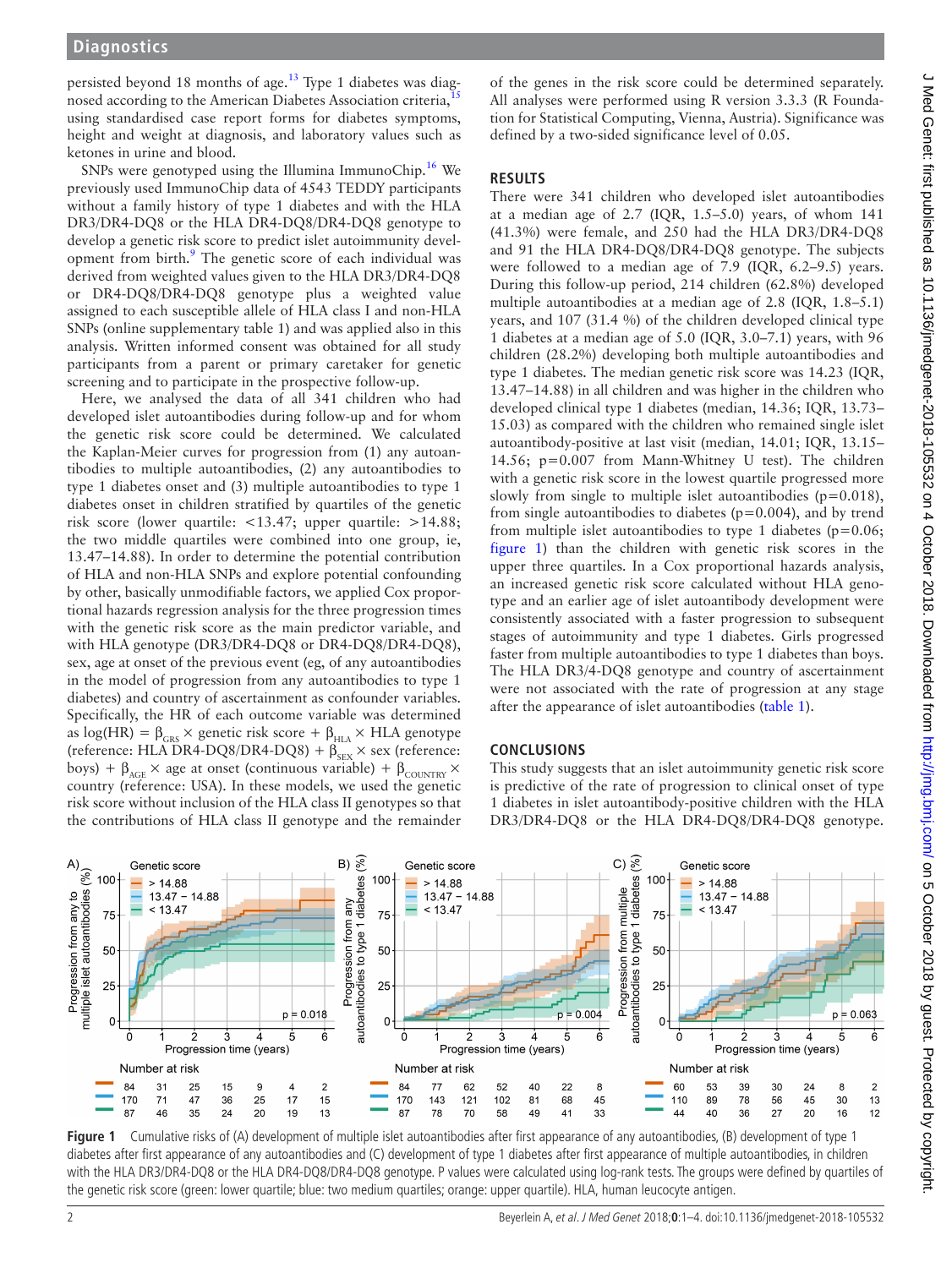J Med Genet: first published as 10.1136/jmedgenet-2018-105532 on 4 October 2018. Downloaded from http://jmg.bmj.com/ on 5 October 2018 by guest. Protected by copyright. J Med Genet: first published as 10.1136/jmedgenet-2018-105532 on 4 October 2018. Downloaded from <http://jmg.bmj.com/> on 5 October 2018 by guest. Protected by copyright.

<span id="page-2-4"></span>**Table 1** HRs and 95% CIs of development of multiple islet autoantibodies after first appearance of any autoantibodies, development of type 1 diabetes after first appearance of any autoantibodies and development of type 1 diabetes after first appearance of multiple autoantibodies in children with the HLA DR3/DR4-DQ8 or the HLA DR4-DQ8/DR4-DQ8 genotype as calculated from Cox proportional hazard models

|                                                                          | Progression from any to multiple<br>autoantibodies |          | Progression from any autoantibodies<br>to type 1 diabetes |          | <b>Progression from multiple</b><br>autoantibodies to type 1 diabetes |          |
|--------------------------------------------------------------------------|----------------------------------------------------|----------|-----------------------------------------------------------|----------|-----------------------------------------------------------------------|----------|
|                                                                          | HR (95% CI)                                        | P values | <b>HR (95% CI)</b>                                        | P values | HR (95% CI)                                                           | P values |
| Genetic risk score (per unit increase)*                                  | 1.22 (1.07 to 1.40)                                | 0.003    | 1.48 (1.21 to 1.80)                                       | 0.0001   | 1.27 (1.02 to 1.58)                                                   | 0.03     |
| HLA DR3/DR4-DQ8+                                                         | $1.11$ (0.81 to 1.51)                              | 0.52     | 1.49 (0.94 to 2.37)                                       | 0.09     | 1.33 (0.82 to 2.18)                                                   | 0.25     |
| Female child                                                             | 1.01 (0.77 to 1.34)                                | 0.92     | 1.35 (0.91 to 1.98)                                       | 0.13     | 1.94 (1.28 to 2.93)                                                   | 0.002    |
| Age at onset of previous event (per year) $\ddagger$ 0.89 (0.83 to 0.95) |                                                    | 0.0003   | $0.70$ (0.60 to 0.82)                                     | < 0.0001 | 0.68 (0.58 to 0.81)                                                   | < 0.0001 |
| Finland§                                                                 | $0.83$ (0.59 to 1.18)                              | 0.31     | $1.10$ (0.67 to 1.81)                                     | 0.70     | $0.95(0.56 \text{ to } 1.63)$                                         | 0.86     |
| Germany                                                                  | $0.67$ (0.31 to 1.46)                              | 0.32     | $0.40$ (0.10 to 1.67)                                     | 0.21     | 0.39 (0.09 to 1.66)                                                   | 0.20     |
| Sweden                                                                   | $0.81$ (0.58 to 1.12)                              | 0.19     | $0.98(0.61 \text{ to } 1.57)$                             | 0.92     | $0.99(0.60 \text{ to } 1.62)$                                         | 0.96     |

\*Genetic risk score is calculated without inclusion of HLA class II genotype.

†Reference is HLA DR4-DQ8/DR4-DQ8.

‡Age at onset of the previous event (ie, of any islet autoantibodies in models 1 and 2, and of multiple islet autoantibodies in model 3); the HRs for age are reported as per 1 year increase for the sake of interpretability; however, exact age (ie, not rounded) was used in the regression models.

§Country is coded as dummy variable with USA as reference.

HLA, human leucocyte antigen.

Importantly, this risk score was predictive also when weighting for the HLA class II genes was not included, suggesting the impact of genetic variants on progress is independent of either HLA DR3/4-DQ8 or DR4-DQ8/DR4-DQ8 genotypes in these TEDDY participants. Previous studies have indicated that protective HLA genotypes are associated with a slower progression to clinical diabetes in islet autoantibody-positive individuals, $17$  but there are little or no differences in the progression rate between the high-risk HLA class II genotypes.<sup>[7](#page-3-6)</sup> Our findings are consistent with previous reports of associations between the rate of progression from preclinical to clinical type 1 diabetes and individual type 1 diabetes susceptibility genes.<sup>578</sup> Of practical relevance, a low genetic risk score may be used to identify a subset of islet autoantibody-positive children with slower progression to clinical type 1 diabetes, and therefore be an exclusion criterion for some immunotherapy prevention trials. In conclusion, our data indicate the age of islet autoantibody development and a type 1 diabetes genetic risk score may be used to stratify the rate of progression to diabetes in prevention trials.

# **Author affiliations**

<sup>1</sup>Institute of Diabetes Research, Helmholtz Zentrum München, and Forschergruppe Diabetes, Technical University of Munich, at Klinikum rechts der Isar, Munich-Neuherberg, Germany

<sup>2</sup>DFG Center for Regenerative Therapies Dresden, Faculty of Medicine, Technische Universität Dresden, Dresden, Germany <sup>3</sup>

<sup>3</sup>Forschergruppe Diabetes eV at Helmholtz Zentrum München, Munich-Neuherberg, Germany

<sup>4</sup>Health Informatics Institute, Morsani College of Medicine, University of South Florida, Tampa, Florida, USA <sup>5</sup>

<sup>5</sup>Barbara Davis Center for Childhood Diabetes, University of Colorado, Aurora, Colorado, USA

<sup>6</sup> Pacific Northwest Diabetes Research Institute, Seattle, Washington, USA<br><sup>7</sup> Department of Clinical Sciences, Lund University (CBC, Skåne University) <sup>7</sup>Department of Clinical Sciences, Lund University/CRC, Skåne University Hospital SUS, Malmo, Sweden

<sup>8</sup> Center for Biotechnology and Genomic Medicine, Medical College of Georgia,

Augusta University, Augusta, Georgia, USA<br><sup>9</sup>Institute of Biomedicine, Research Centre for Integrative Physiology and

Pharmacology, Turku University Hospital, Turku, Finland<br><sup>10</sup>Department of Physiology, University of Turku, Turku, Finland 11National Institute of Diabetes and Digestive and Kidney Diseases, Bethesda, Maryland, USA

<sup>12</sup>Center for Public Health Genomics, University of Virginia, Charlottesville, Virginia, USA

**Contributors** AB (guarantor) analysed the data and wrote the first and final draft of the manuscript together with EB and A-GZ. KV, MH, CW, BIF, AKS, WAH, JPK, ÅL,

MJR, J-XS, JT, BA and SSR contributed to the interpretation of the results, reviewed the manuscript and contributed to subsequent drafts.

**Funding** This study was funded by U01 DK63829, U01 DK63861, U01 DK63821, U01 DK63865, U01 DK63863, U01 DK63836, U01 DK63790, UC4 DK63829, UC4 DK63861, UC4 DK63821, UC4 DK63865, UC4 DK63863, UC4 DK63836, UC4 DK95300, UC4 DK100238, UC4 DK106955 and contract no HHSN267200700014C from the National Institute of Diabetes and Digestive and Kidney Diseases (NIDDK), National Institute of Allergy and Infectious Diseases (NIAID), National Institute of Child Health and Human Development (NICHD), National Institute of Environmental Health Sciences (NIEHS), Juvenile Diabetes Research Foundation (JDRF), and the Centers for Disease Control and Prevention (CDC). This work was supported in part by the NIH/NCATS Clinical and Translational Science Awards to the University of Florida (UL1 TR000064) and the University of Colorado (UL1 TR001082).

**Competing interests** A patent has been applied for (LU100334) with the title 'Method the risk to develop type 1 diabetes' by Helmholtz Zentrum München Deutsches Forschungszentrum für Gesundheit und Umwelt. EB, A-GZ and CW are among the inventors. The patent includes the genetic score that is examined in the manuscript.

**Patient consent** Not required.

**Ethics approval** The study was approved by local institutional review boards and is monitored by an external advisory board established by the US National Institutes of Health.

**Provenance and peer review** Not commissioned; externally peer reviewed.

**Data sharing statement** The program code and the data can be provided upon reasonable request.

# **References**

- <span id="page-2-0"></span>1 Ziegler AG, Rewers M, Simell O, Simell T, Lempainen J, Steck A, Winkler C, Ilonen J, Veijola R, Knip M, Bonifacio E, Eisenbarth GS. Seroconversion to multiple islet autoantibodies and risk of progression to diabetes in children. [JAMA](http://dx.doi.org/10.1001/jama.2013.6285) 2013;309:2473–9.
- <span id="page-2-1"></span>2 Steck AK, Vehik K, Bonifacio E, Lernmark A, Ziegler AG, Hagopian WA, She J, Simell O, Akolkar B, Krischer J, Schatz D, Rewers MJ. TEDDY Study Group. Predictors of progression from the appearance of islet autoantibodies to early childhood diabetes: the environmental determinants of diabetes in the young (TEDDY). [Diabetes Care](http://dx.doi.org/10.2337/dc14-2426) 2015;38:808–13.
- 3 Köhler M, Beyerlein A, Vehik K, Greven S, Umlauf N, Lernmark Å, Hagopian WA, Rewers M, She JX, Toppari J, Akolkar B, Krischer JP, Bonifacio E, Ziegler AG. TEDDY study group. Joint modeling of longitudinal autoantibody patterns and progression to type 1 diabetes: results from the TEDDY study. [Acta Diabetol](http://dx.doi.org/10.1007/s00592-017-1033-7) 2017;54:1009-17.
- 4 Steck AK, Dong F, Frohnert BI, Waugh K, Hoffman M, Norris JM, Rewers MJ. Predicting progression to diabetes in islet autoantibody positive children. [J Autoimmun](http://dx.doi.org/10.1016/j.jaut.2018.01.006) 2018;90:59–63.
- <span id="page-2-3"></span>5 Bonifacio E, Warncke K, Winkler C, Wallner M, Ziegler AG. Cesarean section and interferon-induced helicase gene polymorphisms combine to increase childhood type 1 diabetes risk. [Diabetes](http://dx.doi.org/10.2337/db11-0729) 2011;60:3300–6.
- <span id="page-2-2"></span>6 Ziegler AG, Nepom GT. Prediction and pathogenesis in type 1 diabetes. [Immunity](http://dx.doi.org/10.1016/j.immuni.2010.03.018) 2010;32:468–78.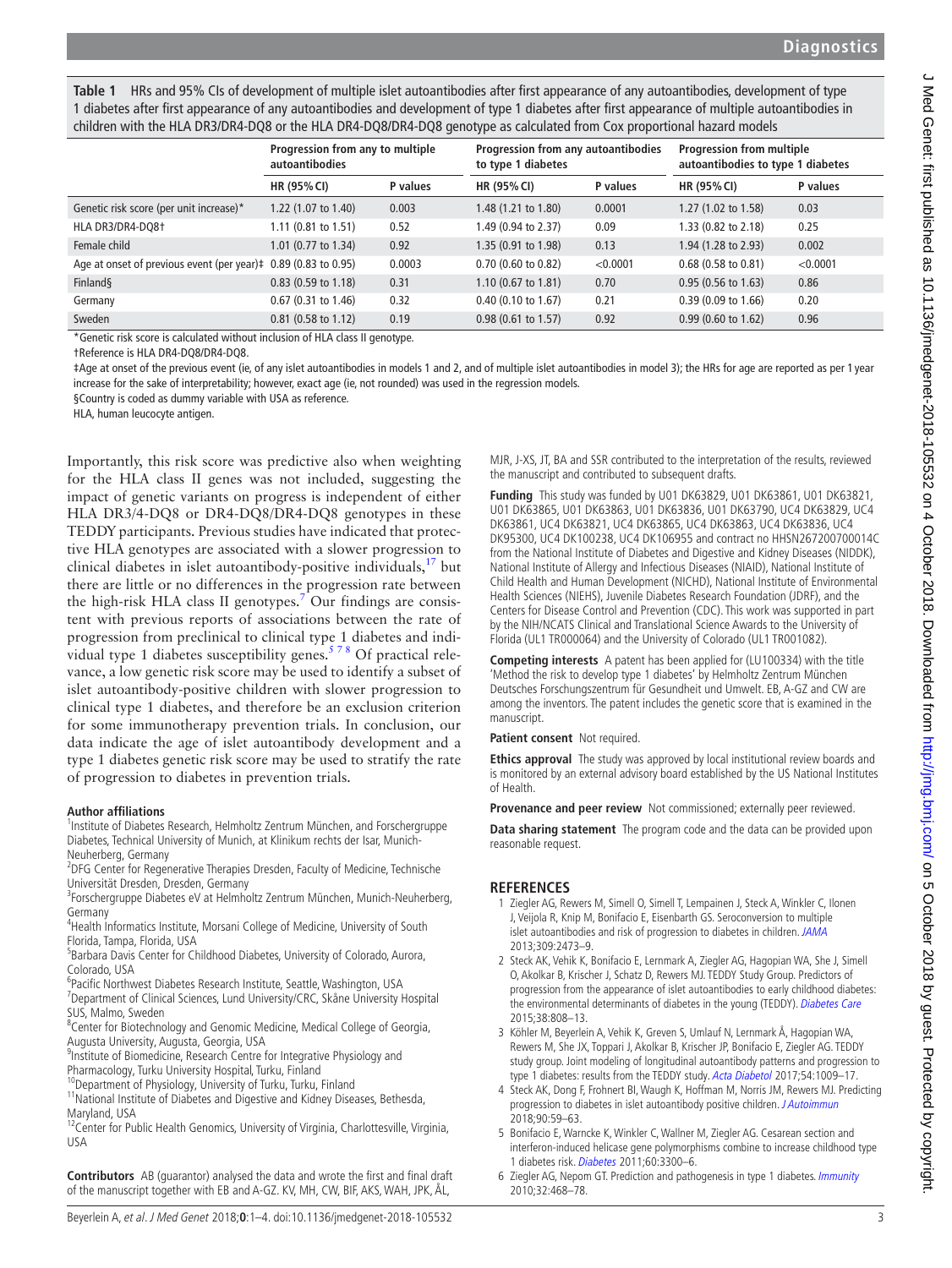# **Diagnostics**

- <span id="page-3-6"></span>7 Krischer JP, Liu X, Lernmark Å, Hagopian WA, Rewers MJ, She JX, Toppari J, Ziegler AG, Akolkar B. TEDDY Study Group. The influence of Type 1 diabetes genetic susceptibility regions, age, sex, and family history on the progression from multiple autoantibodies to Type 1 diabetes: a TEDDY study report. [Diabetes](http://dx.doi.org/10.2337/db17-0261) 2017;66:3122-9.
- 8 Pöllänen PM, Lempainen J, Laine AP, Toppari J, Veijola R, Vähäsalo P, Ilonen J, Siljander H, Knip M. Characterisation of rapid progressors to type 1 diabetes among children with HLA-conferred disease susceptibility. [Diabetologia](http://dx.doi.org/10.1007/s00125-017-4258-7) 2017;60:1284-93.
- <span id="page-3-0"></span>9 Bonifacio E, Beyerlein A, Hippich M, Winkler C, Vehik K, Weedon MN, Laimighofer M, Hattersley AT, Krumsiek J, Frohnert BI, Steck AK, Hagopian WA, Krischer JP, Lernmark Å, Rewers MJ, She JX, Toppari J, Akolkar B, Oram RA, Rich SS, Ziegler AG. TEDDY Study Group. Genetic scores to stratify risk of developing multiple islet autoantibodies and type 1 diabetes: A prospective study in children. [PLoS Med](http://dx.doi.org/10.1371/journal.pmed.1002548) 2018;15:e1002548.
- <span id="page-3-1"></span>10 Hagopian WA, Erlich H, Lernmark A, Rewers M, Ziegler AG, Simell O, Akolkar B, Vogt R, Blair A, Ilonen J, Krischer J, She J. TEDDY Study Group. The environmental determinants of diabetes in the young (TEDDY): genetic criteria and international diabetes risk screening of 421 000 infants. [Pediatr Diabetes](http://dx.doi.org/10.1111/j.1399-5448.2011.00774.x) 2011;12:733-43.
- 11 TEDDY Study Group. The environmental determinants of diabetes in the young (TEDDY) Study. [Ann N Y Acad Sci](http://dx.doi.org/10.1196/annals.1447.062) 2008;1150:1–13.
- 12 TEDDY Study Group. The environmental determinants of diabetes in the young (TEDDY) study: study design. [Pediatr Diabetes](http://dx.doi.org/10.1111/j.1399-5448.2007.00269.x) 2007;8:286–98.
- <span id="page-3-2"></span>13 Krischer JP, Lynch KF, Schatz DA, Ilonen J, Lernmark Å, Hagopian WA, Rewers MJ, She JX, Simell OG, Toppari J, Ziegler AG, Akolkar B, Bonifacio E. TEDDY Study Group. The 6 year incidence of diabetes-associated autoantibodies in genetically at-risk children: the TEDDY study. [Diabetologia](http://dx.doi.org/10.1007/s00125-015-3514-y) 2015;58:980-7.
- 14 Bonifacio E, Yu L, Williams AK, Eisenbarth GS, Bingley PJ, Marcovina SM, Adler K, Ziegler AG, Mueller PW, Schatz DA, Krischer JP, Steffes MW, Akolkar B. Harmonization of glutamic acid decarboxylase and islet antigen-2 autoantibody assays for national institute of diabetes and digestive and kidney diseases consortia. J Clin Endocrinol [Metab](http://dx.doi.org/10.1210/jc.2010-0293) 2010;95:3360–7.
- <span id="page-3-3"></span>15 American Diabetes Association. Standards of medical care in diabetes--2014. [Diabetes Care](http://dx.doi.org/10.2337/dc14-S014) 2014;37:S14–80.
- <span id="page-3-4"></span>16 Törn C, Hadley D, Lee HS, Hagopian W, Lernmark Å, Simell O, Rewers M, Ziegler A, Schatz D, Akolkar B, Onengut-Gumuscu S, Chen WM, Toppari J, Mykkänen J, Ilonen J, Rich SS, She JX, Steck AK, Krischer J; TEDDY Study Group. Role of Type 1 Diabetes-Associated SNPs on risk of autoantibody positivity in the TEDDY Study. [Diabetes](http://dx.doi.org/10.2337/db14-1497) 2015;64:1818–29.
- <span id="page-3-5"></span>17 Pugliese A, Boulware D, Yu L, Babu S, Steck AK, Becker D, Rodriguez H, DiMeglio L, Evans-Molina C, Harrison LC, Schatz D, Palmer JP, Greenbaum C, Eisenbarth GS, Sosenko JM. Type 1 Diabetes TrialNet Study Group. HLA-DRB1\*15:01-DQA1\*01:02- DQB1\*06:02 Haplotype protects autoantibody-positive relatives from type 1 diabetes throughout the stages of disease progression. [Diabetes](http://dx.doi.org/10.2337/db15-1105) 2016;65:1109-19.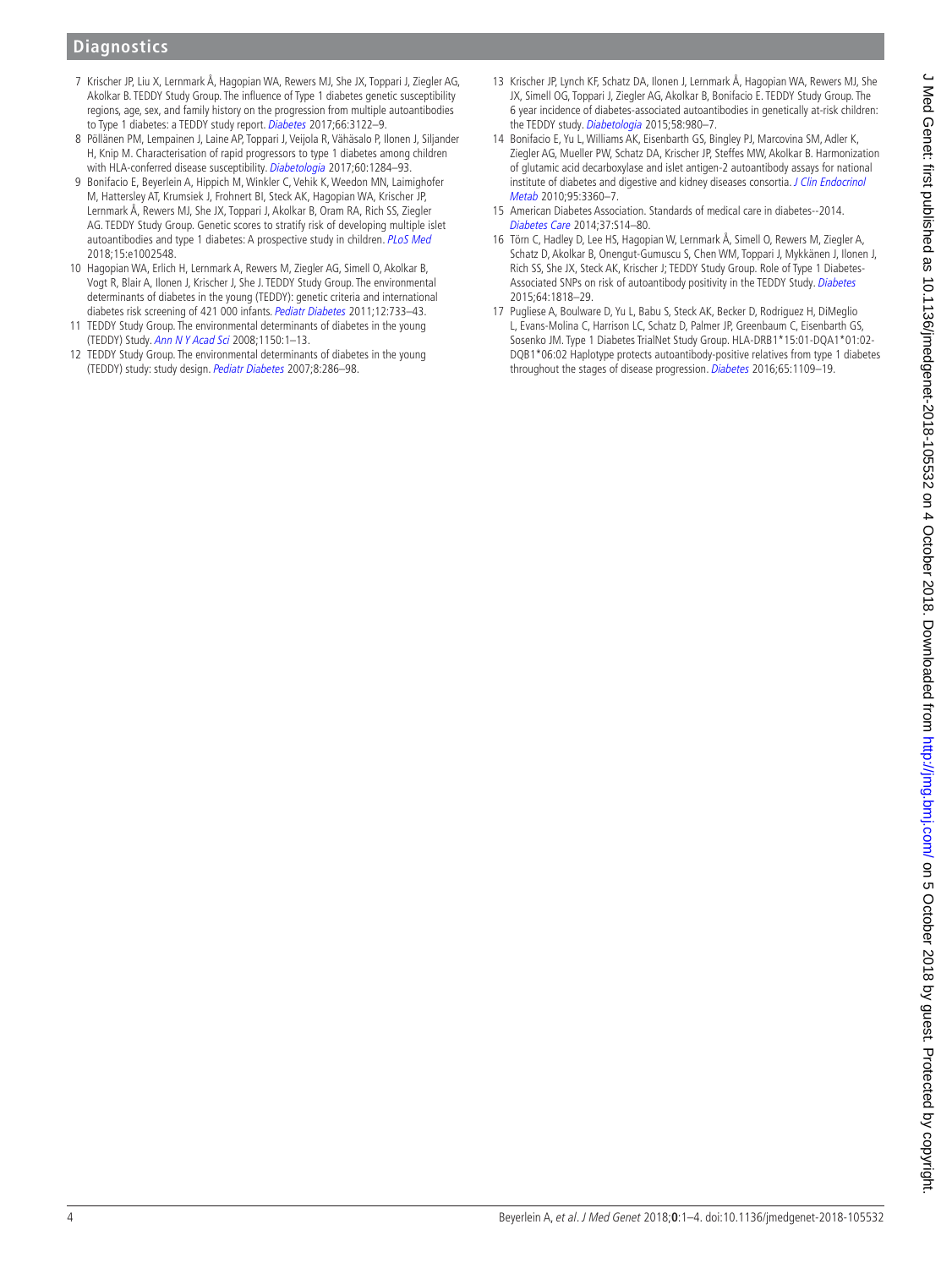| <b>SNP</b>          | <b>Gene, Allele, Genotype</b> | <b>Risk Score Weight</b> |
|---------------------|-------------------------------|--------------------------|
| <b>HLA</b> class II |                               |                          |
|                     | HLA DR4-DQ8/                  | 3.15                     |
| rs17426593          | DR4-DQ8                       |                          |
| rs2187668           | HLA DR3/                      | 3.98                     |
| rs7454108           | DR4-DQ8                       |                          |
| <b>Other SNPs</b>   |                               |                          |
| rs1264813           | HLAA24                        | 0.43                     |
| rs2395029           | <b>HLA B 5701</b>             | 0.92                     |
| rs2476601           | PTPN22                        | 0.76                     |
| rs2816316           | RGS1                          | 0.16                     |
| rs3024505           | IL10                          | 0.22                     |
| rs1990760           | IFIH1                         | 0.16                     |
| rs3087243           | CTLA4                         | 0.16                     |
| rs10517086          | C <sub>4</sub> orf52          | 0.19                     |
| rs2069763           | IL2                           | 0.11                     |
| rs6897932           | IL7RA                         | 0.19                     |
| rs3757247           | BACH <sub>2</sub>             | 0.19                     |
| rs9388489           | C6orf173                      | 0.14                     |
| rs6920220           | TNFAIP3                       | 0.15                     |
| rs1738074           | <b>TAGAP</b>                  | 0.05                     |

**Supplementary Table 1.** Weights for single nucleotide polymorphisms used to calculate the genetic risk score.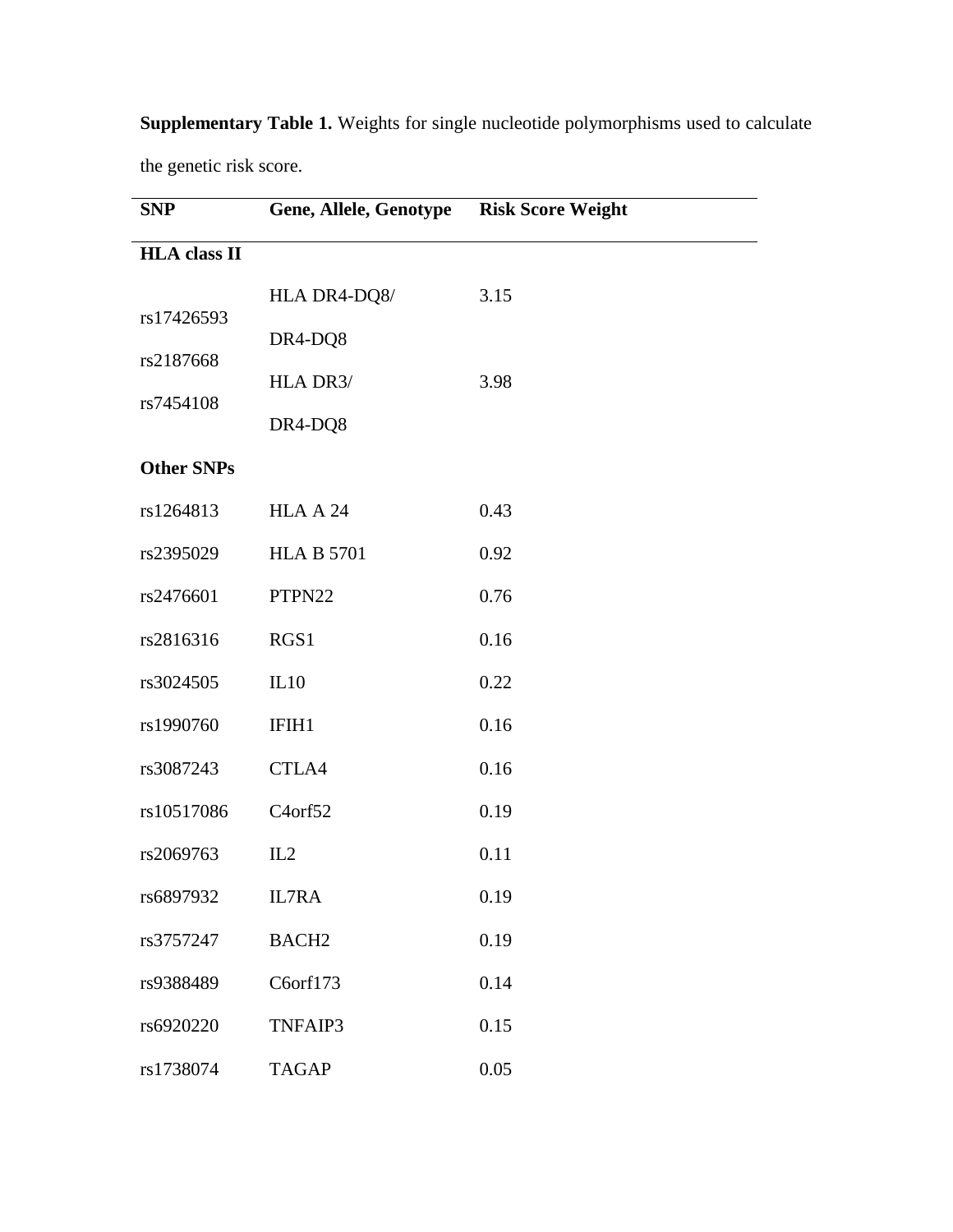| rs7804356  | SCAP2                          | 0.15 |
|------------|--------------------------------|------|
| rs4948088  | <b>COBL</b>                    | 0.17 |
| rs7020673  | GLIS3                          | 0.23 |
| rs12722495 | IL2RA                          | 0.47 |
| rs947474   | <b>PRKCQ</b>                   | 0.15 |
| rs10509540 | RNLS/C10orf59                  | 0.25 |
| rs1004446  | <b>INS</b>                     | 0.65 |
| rs4763879  | CD69                           | 0.06 |
| rs2292239  | ERBB3                          | 0.36 |
| rs3184504  | SH <sub>2</sub> B <sub>3</sub> | 0.24 |
| rs1465788  | ZFP36L1                        | 0.13 |
| rs17574546 | RASGRP1                        | 0.13 |
| rs3825932  | <b>CTSH</b>                    | 0.15 |
| rs12708716 | CLEC16A                        | 0.15 |
| rs4788084  | IL27                           | 0.20 |
| rs7202877  | CTRB2                          | 0.19 |
| rs2290400  | ORMDL3                         | 0.25 |
| rs7221109  | CCR7                           | 0.15 |
| rs45450798 | PTPN <sub>2</sub>              | 0.09 |
| rs763361   | CD226                          | 0.12 |
| rs425105   | PRKD <sub>2</sub>              | 0.21 |
| rs2281808  | <b>SIRPG</b>                   | 0.07 |
| rs3788013  | UBASH3a                        | 0.16 |